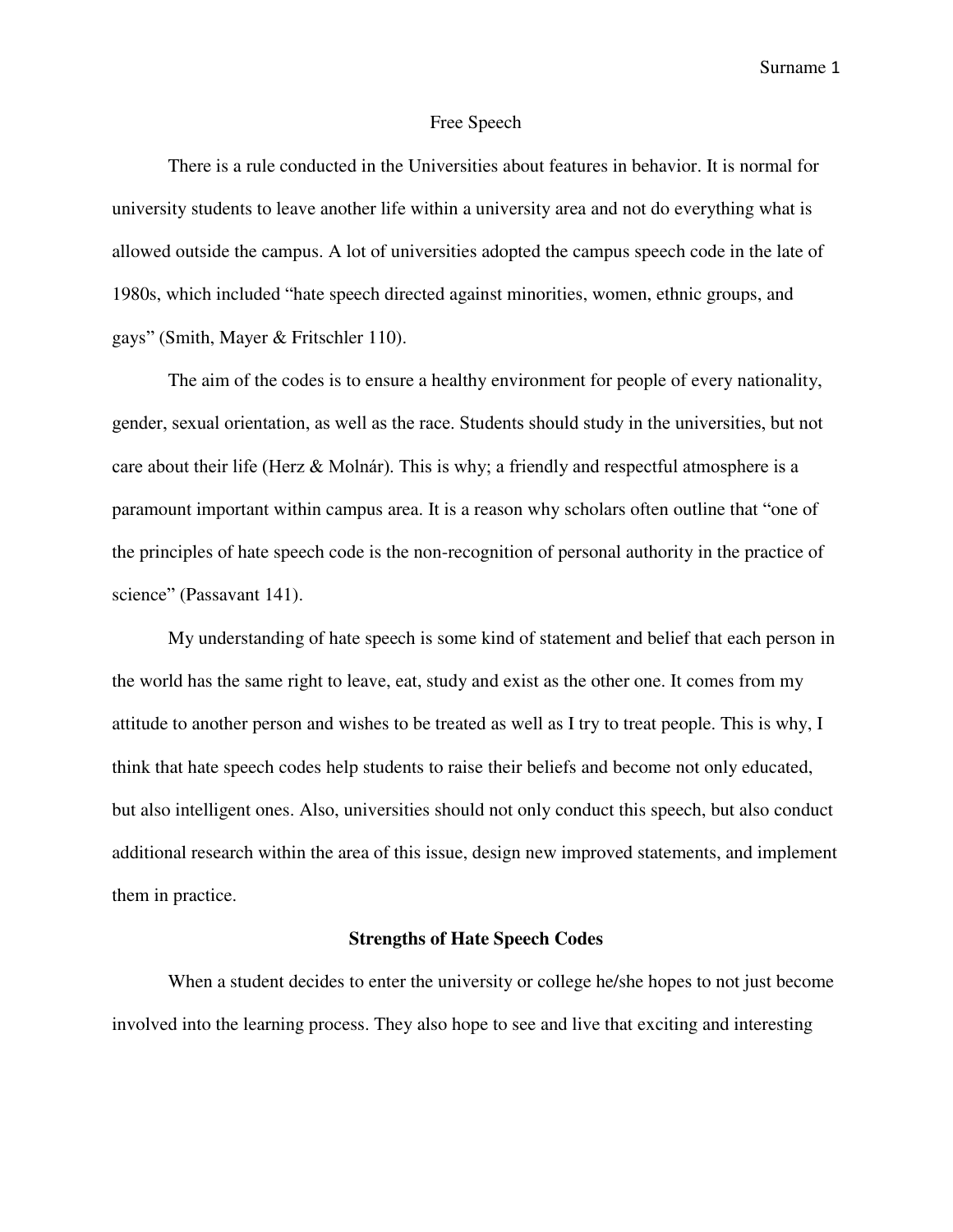student life that comes apart from the classes. Hate speech code is not an exception as this code accompanies a student within the whole learning process.

One of the advantages of hate speech codes is its ability to help students in improving their qualities such as protecting people's rights and others. It is a very common thing when students rise against some ethical injustices and try to defense innocent people. In order to do it they used to provide certain debates where they advocate and vote for a case.

Another important thing is that hate speech codes also declare race issues, as well as issues that come from political prejudice and, therefore, result in resolving this issue. Thus, hate speech codes help students in building their personality with establishing oral and written knowledge, as well as developing their diplomatic skills. The defense of human rights allows students to be more aware about ethical situation, which exists not only in the universities and colleges, but also all over the globe between different countries, nationalities, races, etc.

Hate speech codes contribute to the development of communication skills as students participate in different forums and debates. In order to take part into such event it is necessary to be well prepared to present certain arguments pro and contra discussed case. This is why; students are allowed to attend libraries to get the needed information, use different electronic sources and others. It contributes to students' skills to gather information and share it.

The communication process requires a constant process of conversations because students join the units, express their opinion, and build a defense strategy. Also, they are involved into the process of presenting arguments to the forum or debates participants and therefore, improve their communicative skills, as well as develop personally.

## **Weaknesses of Hate Speech Codes**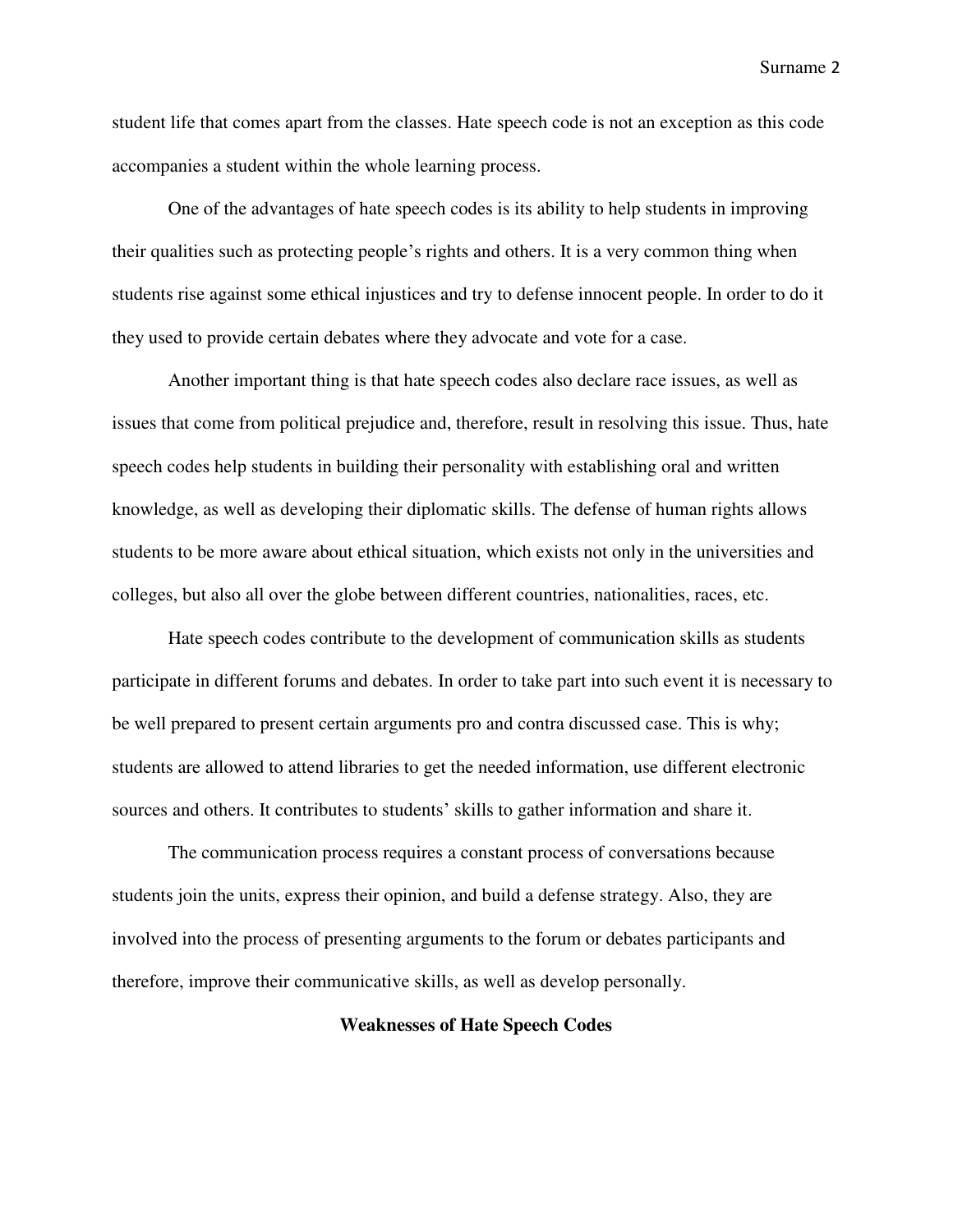The main argument against hate speech codes lies in the idea that human rights are violated. This is why, not every person is allowed to express thoughts. It is related to those cases when, for example, a student has an opinion, which is different from the community's point of view. It does not necessary mean that this person violates human rights. However, it does mean that this student's thoughts have not been structured yet, and there is no exact statement and credo from his/her side, which would be declared to the community. Thus, it leads to the regression of community skills and creating certain fears.

Another claim is that the basic right for free speech should not be restricted to prevent hate speech only. It should be more implemented in all spheres of human being. Another issue is when people violate hate speech codes and use them to gain personal benefits. It can be traced in political debates and forums, especially when authority applies ethical issues to get more votes or creates situations, which might lead to the hostility of nationalities.

Censorship and aggressive speech, which often comes when violating hate speech codes, prevents students in establishing democratic society in the future.

# Summary

There is a rule established in the Universities concerning behavioral features. It is normal for university students to leave another life within a university area and not do everything what is allowed outside the campus. Lots of universities adopted the campus speech code in the late of 1980s, which included "hate speech directed against minorities, women, ethnic groups, and

#### gays."

The aim of the codes is to ensure a healthy environment for people of every nationality, gender, sexual orientation, as well as the race. Hate speech codes help students to raise their beliefs and become not only educated, but also intelligent ones. Also, universities should not only conduct